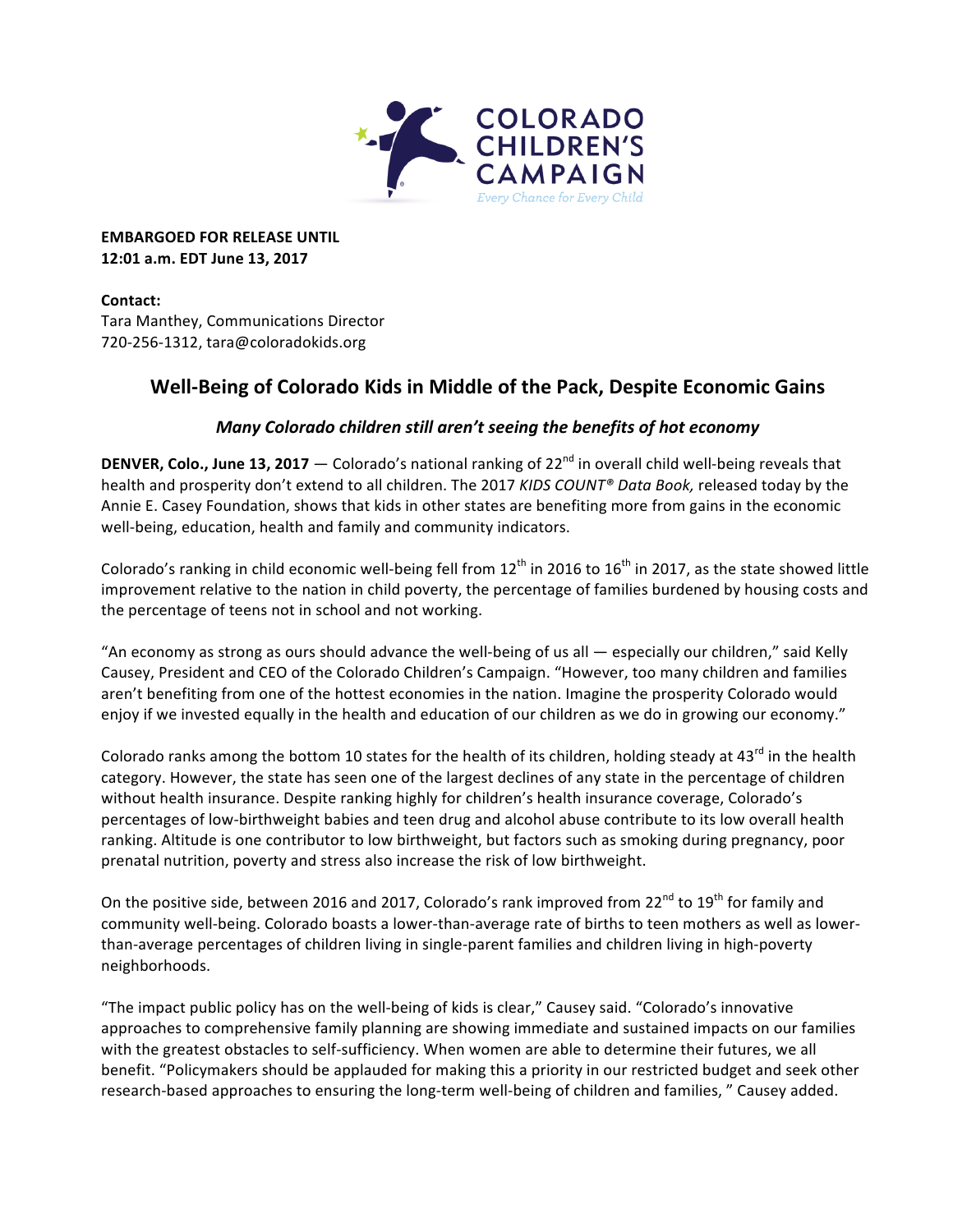Thanks to high rates of preschool enrollment relative to other states and better-than-average scores on nationwide assessments, Colorado ranked  $16<sup>th</sup>$  among states in the education domain.

Overall education rankings cannot be compared to previous years in this edition of the KIDS COUNT Data Book due to a change in data source for "high school students not graduating on time." This change also prevents comparing the overall ranking of states in this edition to previous editions.

# **Encouraging trends in this year's report:**

# **Economic Well-Being**

- At 15 percent in 2015, child poverty in Colorado remains below the national average of 21 percent, but this still represents more than 180,000 Colorado kids living in families struggling to make ends meet.
- In 2015, a quarter of Colorado kids lived in a family where no parent had full-time, year-round employment. Although Colorado maintained its number 10 ranking on this indicator, nearly 10,000 more kids lived in families where no parent had secure employment in 2015 than in 2014.

#### **Education**

- Colorado ranks  $43^{\text{rd}}$  in graduation rate, with 23 percent of high school students not graduating on time in 2014-2015.
- In Colorado, 23 percent of high school students did not graduate on time in 2014-15, above the national average of 17 percent.
- Scores in Colorado on the National Assessment of Educational Progress (NAEP), which is used to measure proficiency in reading and math, declined in 2015. Fewer than two-thirds of Colorado's fourth graders scored below proficient in reading in 2015 and 63 percent of eighth graders scored below proficient in math.
- On average, 48 percent of Colorado 3- and 4-year olds were enrolled in school between 2013 and 2015, the seventh highest percentage of any state.

# **Health**

- Colorado has seen one of the largest declines of any state in the percentage of children without health insurance. The percentage of Colorado kids lacking health insurance dropped by more than half in the past five years, from 10 percent in 2010 to 4 percent in 2015. Colorado now ranks 16<sup>th</sup> among states for this indicator, up from  $30<sup>th</sup>$  last year.
- The number of Colorado teens ages 12 to 17 who abused drugs or alcohol in the past year has declined steadily since 2009-2010, dropping from 36,000 to 26,000 in 2013-2014.

# **Family and Community**

- Between 2010 and 2015, Colorado was among the states that saw the second largest decrease in births to females ages 15 to 19. The teen birth rate dropped 42 percent during that time, from 33 births per  $1,000$  women ages  $15$  to  $19$  in 2010 to  $19$  births per  $1,000$  women in 2015.
- About 28 percent of Colorado children live in single-parent families, compared to 35 percent nationwide.